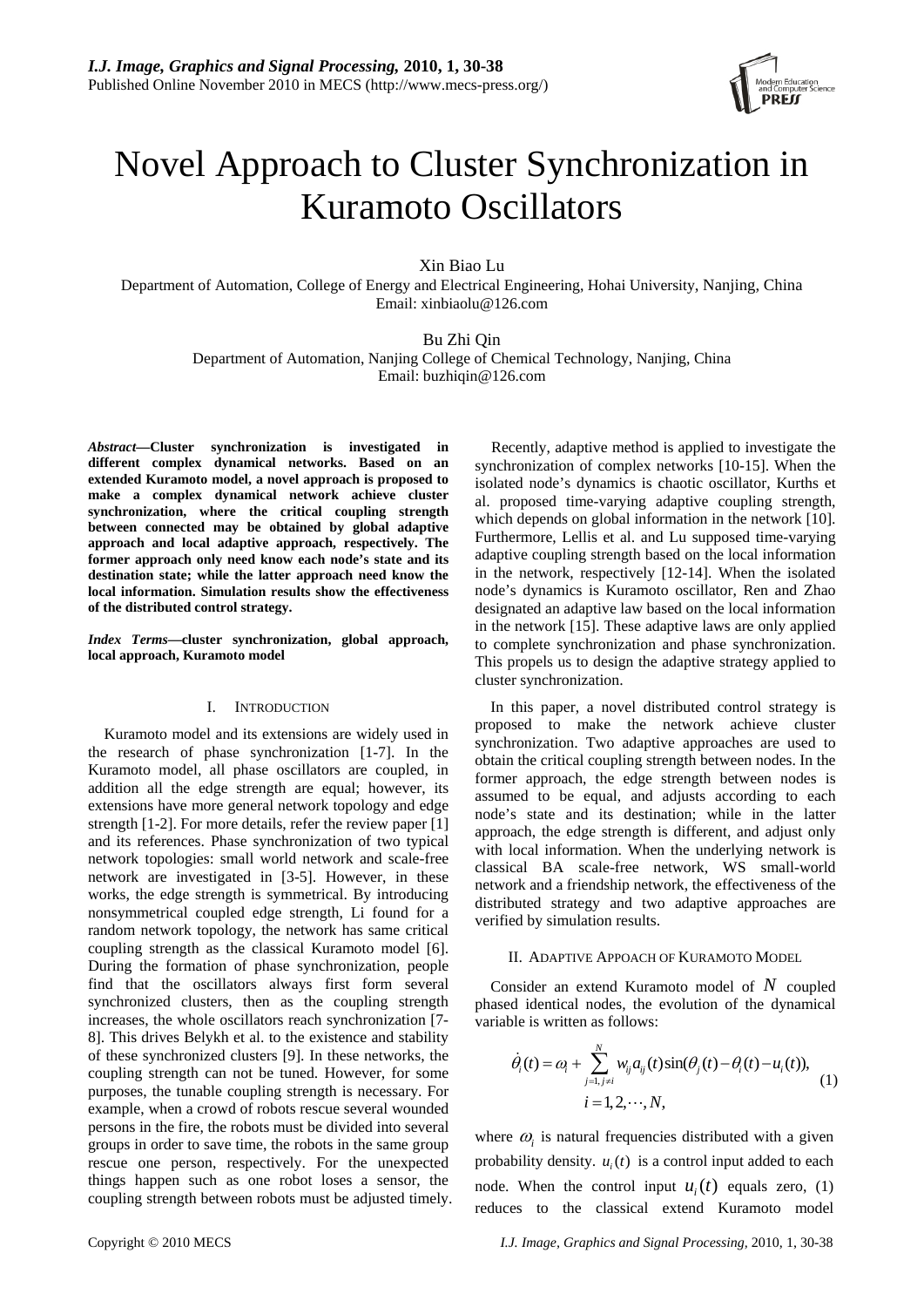investigated in [2].  $W = (w_{ii})_{N \times N}$  is the matrix of the coupling strength between nodes. If there is a connection between node *i* and node *j* , then  $w_{ij} = w_{ji} > 0 (i \neq j)$ , otherwise  $w_{ij} = w_{ji} = 0 (i \neq j)$ .  $A = (a_{ij})_{N \times N}$  is the connection matrix. If there is a connection between node  $i$  and node  $j$ , then  $a_{ij} = a_{ji} = 1(i \neq j)$ , otherwise  $a_{ij} = a_{ji} = 0(i \neq j)$ .

Assume *N* nodes finally achieve  $M -$  cluster synchronization and the whole nodes splits into *M* clusters. Without loss of generality, the sets of subscripts of these clusters are  $G_1 = \{1, 2, \dots, N_1\}$ ,  $G_2 = \{N_1+1, N_1+2, \cdots, N_1+N_2\} , \cdots , G_M = \{N_1+ \cdots + N_{M-1}+1, \cdots, N\} ,$ where  $N_1 + N_2 + \cdots + N_M = N$ .

When  $t \to \infty$ , if the network reaches the cluster synchronization manifold  $CS = \Big\{ x_1(t) = \cdots = x_{N_1}(t), x_{N_1+1}(t) = \cdots = x_{N_1+N_2}(t), \cdots, x_{N_1+\cdots+N_{M-1}+1}(t) = \cdots = x_N(t) \Big\}$ The CS considered in this paper is defined as , the network is said to achieve cluster synchronization.

$$
CS = \begin{cases} s_1(t) = \cdots = s_{N_1}(t); s_{N_1+1}(t) = \cdots \\ = s_{N_1+N_2}(t); \cdots, s_{N_1+\cdots+N_{M-1}+1}(t) \\ = \cdots = s_N(t) \end{cases}
$$
 (3)

where  $s_i(t) = (s_{i1}(t), \dots, s_{in}(t))^T$  is the desired state of node *i* at time *t*, and satisfies  $\dot{s}_i(t) = f(s_i(t), t)$ .

synch ronization manifold (3), a novel distributed In order to make the network achieve cluster controller is designed as follows:

$$
u_i(t) = s_i(t) - s_j(t)
$$
 (4)

Obviously, if node  $i$  and node  $j$  are in a same group, then  $s_i(t) = s_j(t)$  and the contribution of the link between them to the input  $u_i(t)$  is zero. Furthermore, when there is only one group in the network, the input  $u_i(t)$  is zero.

#### *A Global adaptive approach*

all edges is equal, which means that  $w_{ij}(t) = w$  for any adaptive strategy. In the global adaptive approach, the edge strength of  $w_{ij} > 0$ . The edge strength is adjusted by the following

$$
\dot{w}(t) = \beta \sum_{i=1}^{N} \left| \theta_i(t) - s_i(t) \right| \tag{5}
$$

where  $\beta > 0$  is the adaptive gain. Obviously, the global adaptive approach does not need know the detailed connection between nodes.

*B Local adaptive approach*

following adaptiv e strateg y. The  $a_{ij}(t)$  is edge strength and is adjusted by the

$$
\dot{w}_{ij}(t) = \beta \left| \sin((\theta_j(t) - s_j(t)) - (\theta_j(t) - s_j(t)) \right|
$$
\n(6)

Compared to the global adaptive approach, the local approach only need know the states of the relate nodes and their destinations. Obviously, if there is only one group in the network, then for random node *i* and node  $j$ ,  $s_i = s_j$  Furthermore, equation (5) becomes

$$
w_{ij}(t) = \beta \left| \sin(\theta_j(t) - \theta_j(t)) \right| \tag{7}
$$

Then,  $(7)$  is the adaptive strategy used in [15].

## III SIMULATIONS

Two classical complex networks are constructed to verify the effectiveness of the proposed local adaptive approach and global adaptive approach, respectively.

## *A Global adaptive approach in BA scale-free network*

At first, a BA scale-free network is constructed with  $m = m_0 = 5$  and  $N = 100$  [16]. The whole nodes of the inv estigated network are randomly divided into three groups, which means  $M = 3$ . The desired state  $s_i(t)$  of node *i* at time *t* is chosen as the average of the nodes' states in the same group:

$$
\begin{cases}\ns_{1}(t) = s_{2}(t) = \dots = s_{N_{1}}(t) = \frac{\theta(t) + \dots + \theta_{N_{1}}(t)}{N_{1}} \\
s_{N_{1}+1}(t) = s_{N_{1}+2}(t) = \dots = s_{N_{1}+N_{2}}(t) = \frac{\theta_{N_{1}+1}(t) + \dots + \theta_{N_{1}+N_{2}}(t)}{N_{2}} \\
s_{N_{1}+N_{2}+1}(t) = s_{N_{1}+N_{2}+2}(t) = \dots = s_{N}(t) = \frac{\theta_{N_{1}+N_{2}+1}(t) + \dots + \theta_{N}(t)}{N_{3}}\n\end{cases}
$$
\n(8)

where three group size  $N_1$ ,  $N_2$  and  $N_3$  are 24, 38 and 38, respectively. The nodes' initial phases are randomly distributed in [0,  $2\pi$ ] and the initial edge strengths are set to zero.

Figure 1 shows that cluster synchronization in Kuramoto oscillators, where the underlying network is BA scale-free network. The distributed controller (4) is added to each node, and the edge strength is adjusted according to (5) with the adaptive gain  $\beta = 0.1$ . As can be seen from Fig. 1(a), for  $t > 2.4s$ , 24 dashed lines reduce to one dashed line, 38 dotted line reduces to one dotted line, and the rest 38 solid lines reduce to one solid line. This implies that the network reaches the desired cluster synchronization.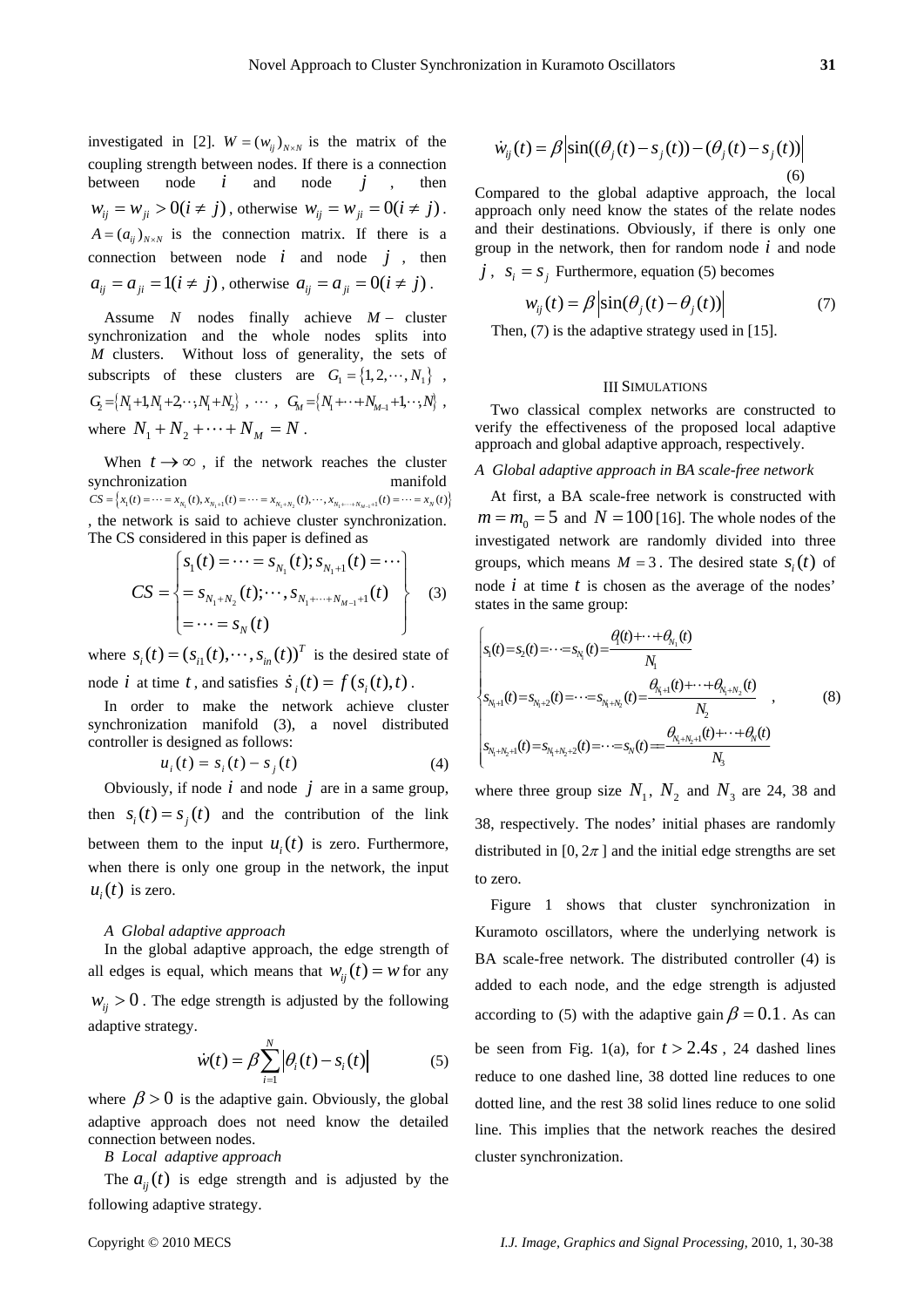It is easy to find that in Fig. 1(b) that the edge strength  $w(t)$  keeps constant for  $t > 2.4s$ . Combined with Fig. 1(a), it is found that the network reaches cluster synchronization for  $t > 2.4s$ , which implies that the left side of (5) is zero. In other words, the edge strength will not increase any more in theory, which is consistent with the simulation result in Fig.1.



Fig. 1 Cluster synchronization in the Kuramoto oscillators, where the underlying network is BA scalefree network without noise and the global adaptive gain  $\beta = 0.1$ . (a)  $\theta_i(t)$  (b)edge strengths  $w(t)$ .

 It is known that the noise is often encountered in many real world complex networks. Therefore, the effect of noise on the global adaptive approach is important. The network used in Fig.2 is the same as that used in Fig.1.

An independent noise  $\alpha \psi_i$  is added to the variable of (1) respectively at  $t = 3s$  in Fig. 2, where the amplitude of the noise  $\alpha$  is 2;  $\psi$ , randomly satisfies the normal Gaussian distribution  $N(0,1)$ .

As shown in Fig.2(a), the network reaches cluster synchronization again for  $t > 4.8s$ . At the same time, the coupling strength between nodes increases to 1.224. Therefore, the global adaptive approach is robust to noise. Compared to the results in Fig.1, it is easy to find that the network reaches cluster synchronization after a short time.



Fig. 2 Cluster synchronization in the Kuramoto oscillators, where the underlying network is BA scalefree network with noise and the global adaptive gain  $\beta = 0.1$ . (a)  $\theta_i(t)$  (b)edge strengths  $w(t)$ .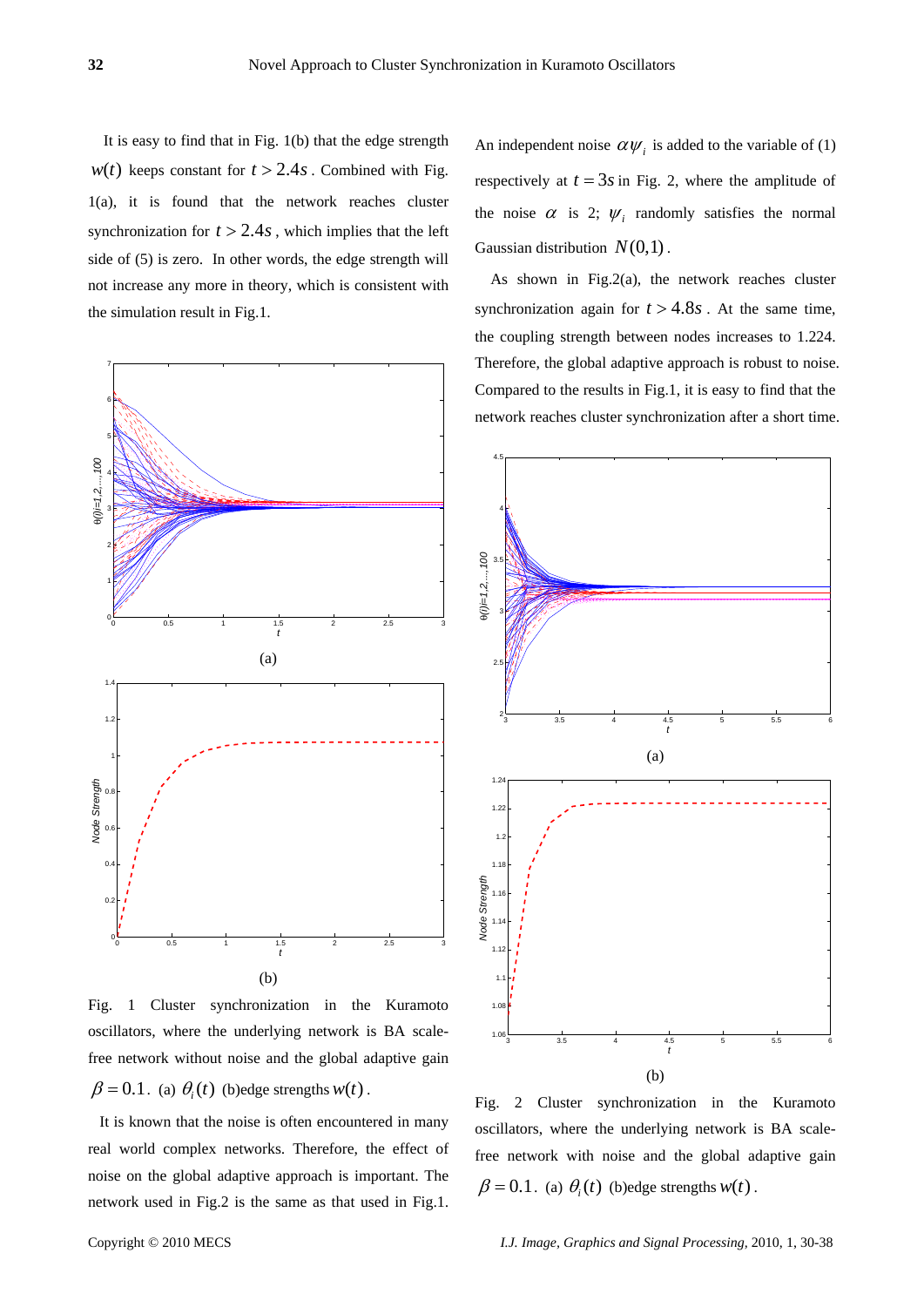#### *B Local adaptive approach in BA scale-free network*

In Fig.3, the same network as that in Fig.1 is used, where the local adaptive approach (6) and the distributed controller (4) are added to each node. As can be seen from Fig. 3(a), for  $t > 9.5s$ , 24 dashed lines reduce to one dashed line, 38 dotted lines reduce to one dotted line, and the rest 38 solid lines reduce to one solid line. This also implies that the network reaches the desired cluster synchronization. As we know from Fig.1, the network adopted the global adaptive approach reaches cluster synchronization for  $t = 4.8s$ , which is much lower than the 9.5s in Fig.3. Therefore, the same network adopted local adaptive approach has longer transient time than that adopted global adaptive approach.



Fig. 3 Cluster synchronization in the Kuramoto oscillators, where the underlying network is BA scale-

free network without noise and the local adaptive gain  $\beta = 0.1$ . (a)  $\theta_i(t)$  (b)edge strengths  $w_{ii}(t)$ .

Fig. 3(b) shows the variation of all the edge strength  $W_{ii}$  between node *i* and node *j* keeps constant for  $t > 9.5s$ . Combined with Fig. 3(a), it is easy to find that the network reaches cluster synchronization for  $t > 9.5s$ , which implies that the left side of (6) will be zero. Therefore, the edge strength will not change any longer. As shown in Fig.3(a), most edge strengths are lower than 0.15. As shown in Fig.1(b), when the network adopts the global adaptive strength, the same network achieves cluster synchronization for the edge strength equals to 1.073. This means that many unnecessary edge strengths are wasted if the edge strengths do not change with the local adaptive strategy. However, the local adaptive approach must know the local information at each time, which leads that the cost is bigger than that of global adaptive approach.

the variable of (1) respectively at  $t = 20s$  in Fig. 4. As A same independent noise as that in Fig.2 is added to shown in Fig.4(a), the network again reaches cluster synchronization for  $t = 25s$ .

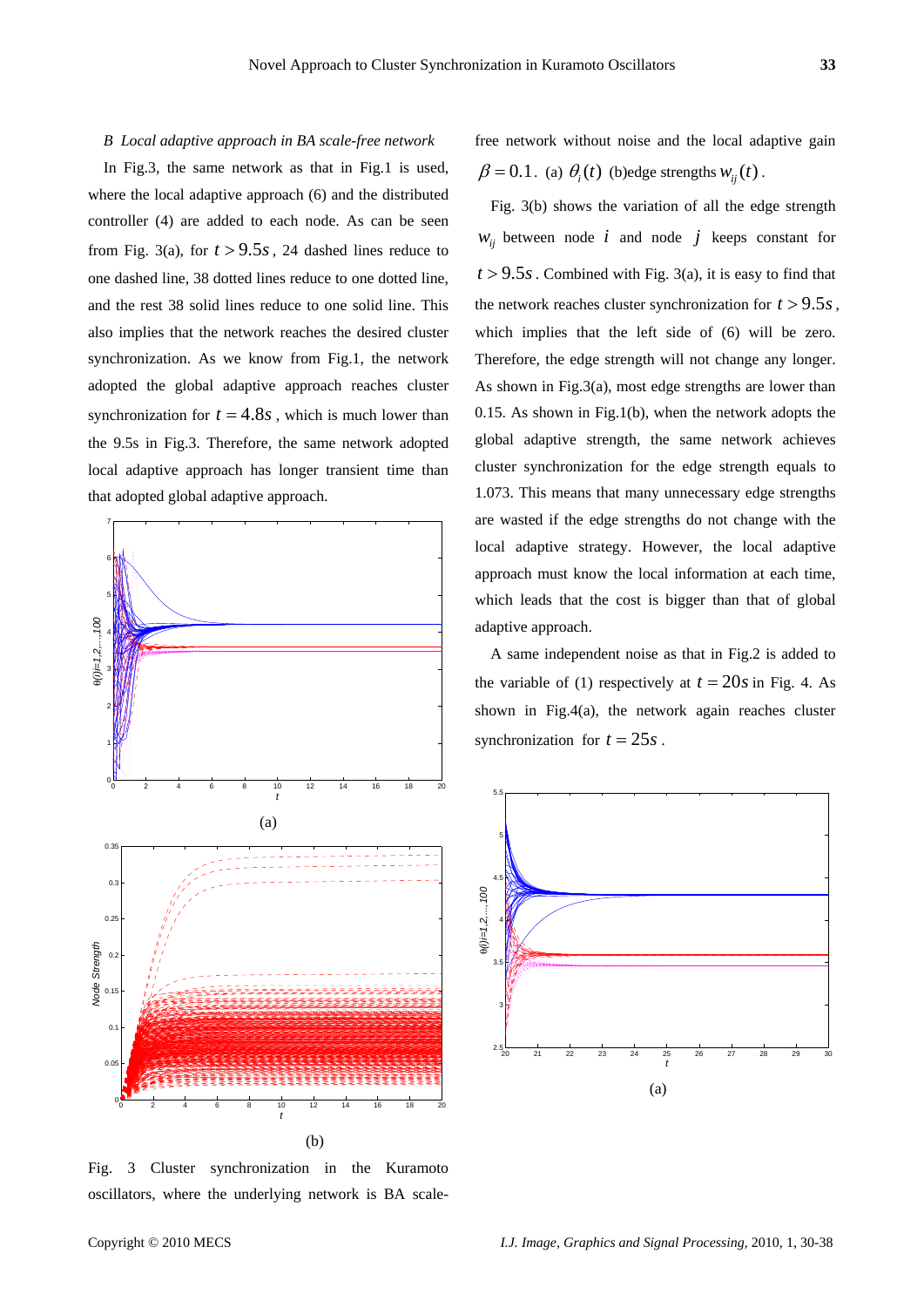

Fig. 4 Cluster synchronization in the Kuramoto oscillators, where the underlying network is BA scalefree network with noise and the local adaptive gain  $\beta = 0.1$ . (a)  $\theta_i(t)$  (b)edge strengths  $w_{ii}(t)$ .

## *C Global adaptive approach in WS small-world network*

A WS small-world network is constructed, where the average degree 2k=10, the rewiring probability is  $p = 0.2$  and the network size is  $N = 80$  [17]. The whole nodes of the investigated network are randomly divided into two groups, which means  $M = 2$ . The desired state  $s_i(t)$  of node *i* at time *t* is chosen as the average of the nodes' states in the same group:

$$
\begin{cases}\ns_{1}(t) = s_{2}(t) = \cdots = s_{N_{1}}(t) = \frac{\theta(t) + \cdots + \theta_{N_{1}}(t)}{N_{1}} \\
s_{N_{1}+1}(t) = s_{N_{1}+2}(t) = \cdots = s_{N_{1}+N_{2}}(t) = \frac{\theta_{N_{1}+1}(t) + \cdots + \theta_{N}(t)}{N_{2}}\n\end{cases} (9)
$$

where two group size  $N_1$  and  $N_2$  are 14 and 66, respectively. The nodes' initial phases are randomly distributed in [0,  $2\pi$ ] and the initial edge strengths are set to zero.

 Fig.5 shows that the cluster synchronization in Kuramoto oscillators, where the underlying network is the typical WS small-world. The distributed controller (4) is added to each node, and the edge strength is adjusted according to the global adaptive appoach (5) with the adaptive gain  $\beta = 0.1$ .

As shown in Fig. 5(a), for  $t > 3.8s$ , 14 dashed lines reduce to one dashed line, 66 dotted line reduces to one dotted line. This implies that the network reaches the desired cluster synchronization for  $t > 3.8s$ .

It is easy to find that in Fig. 5(b) that the edge strength  $w(t)$  keeps constant to be 0.909 for  $t > 3.8s$ . Combined with Fig. 1(a), it is found that the network reaches cluster synchronization for  $t > 3.8s$ , which means that the left side of (5) is zero. Therefore, the edge strength does not increase any more in theory, which is consistent with the simulation result in Fig.5.



Fig. 5 Cluster synchronization in the Kuramoto oscillators, where the underlying network is WS smallworld network without noise and the global adaptive gain  $\beta = 0.1$ . (a)  $\theta_i(t)$  (b)edge strengths  $w(t)$ .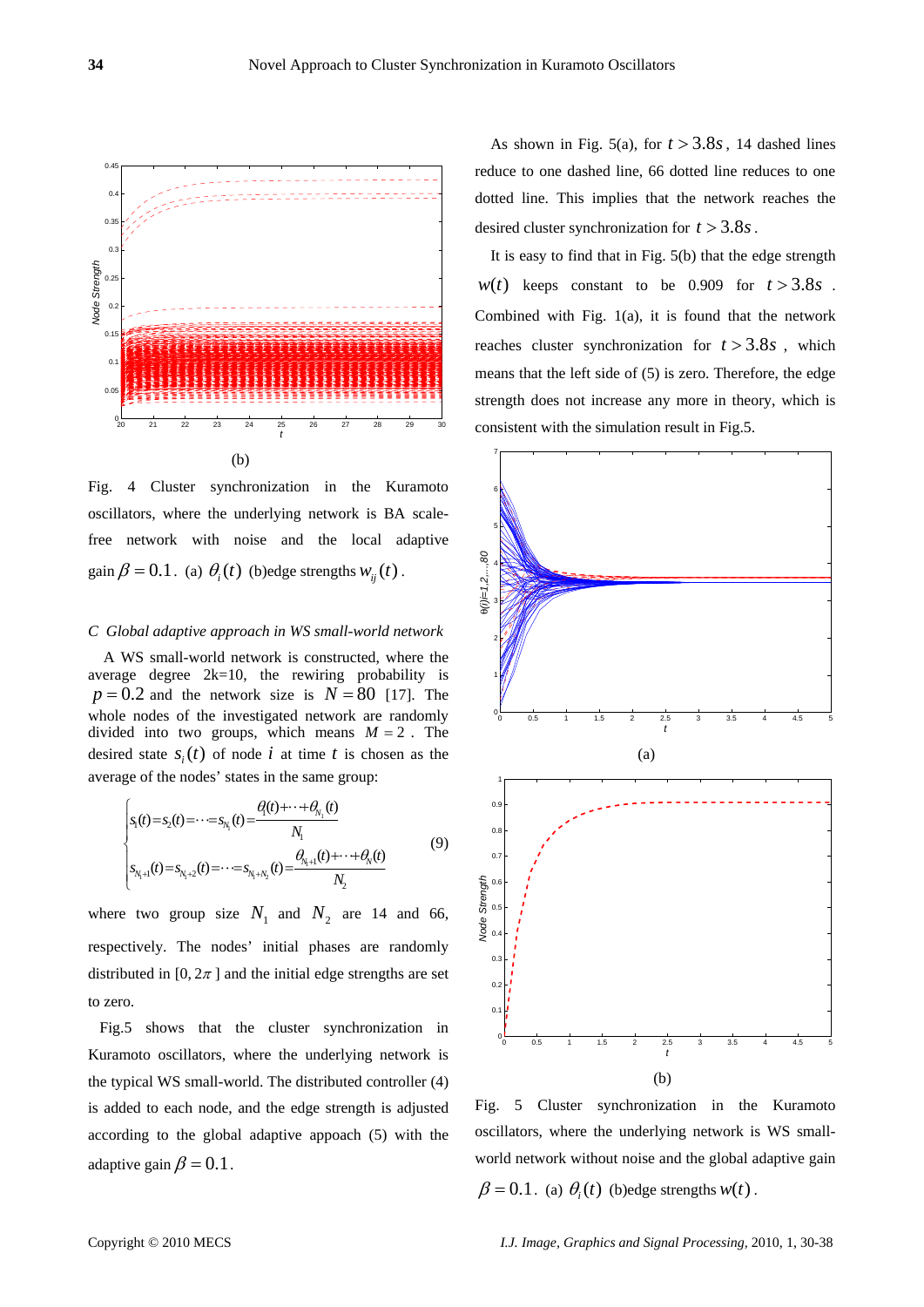An independent noise  $\alpha \psi_i$  is added to the variable of (1) respectively at  $t = 3s$  in Fig. 6, where the amplitude of the noise  $\alpha$  is 4;  $\psi_i$  randomly satisfies the normal Gaussian distribution  $N(0,1)$ .

As shown in Fig.6(a), the network reaches cluster synchronization again for  $t > 7s$ . At the same time, the coupling strength between nodes increases to 1.187. Therefore, the global adaptive approach is robust to noise, when the underlying network is WS small-world network.



Fig. 6 Cluster synchronization in the Kuramoto oscillators, where the underlying network is WS smallworld network with noise and the global adaptive gain  $\beta = 0.1$ . (a)  $\theta_i(t)$  (b)edge strengths  $w(t)$ .

*D Local adaptive approach in WS small-world network* 

In Fig.7, the same network as that in Fig.5 is used, where the local adaptive approach (6) and the distributed controller (4) are added to each node. As can be seen from Fig. 3(a), for  $t > 10s$ , 14 dashed lines reduce to one dashed line, 66 dotted lines reduce to one dotted line. This also implies that the network reaches the desired cluster synchronization. As we know from Fig.5, the network adopted the global adaptive approach reaches cluster synchronization for  $t = 7s$ , which is much lower than the 10s in Fig.5. Therefore, the same network

adopted local adaptive approach has longer transient time than that adopted global adaptive approach.



Fig. 7 Cluster synchronization in the Kuramoto oscillators, where the underlying network is WS smallworld network without noise and the local adaptive gain  $\beta = 0.1$ . (a)  $\theta_i(t)$  (b)edge strengths  $w(t)$ .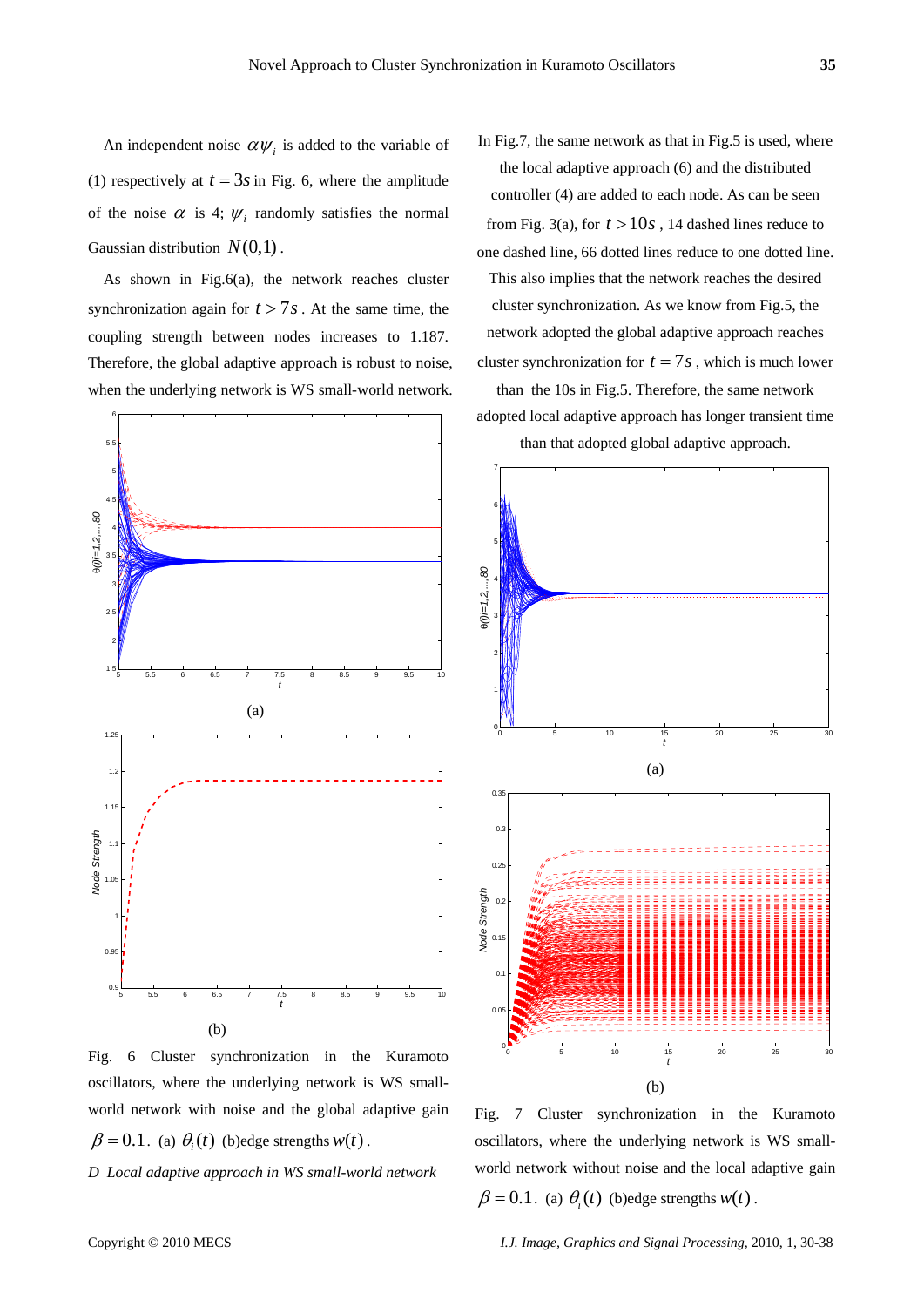Fig. 7(b) shows the variation of all the edge strength  $W_{ii}$  between node *i* and node *j* keeps constant for  $t > 10s$ . Combined with Fig. 7(a), it is easy to find that the network reaches cluster synchronization for  $t > 9.5s$ , which implies that the left side of (6) will be zero. Therefore, the edge strength will not change any longer. As shown in Fig.7(a), all the edge strengths are lower than 0.25, which is much lower than the corresponding strength 0.909.

the variable of (1) respectively at  $t = 30s$  in Fig. 8. As A same independent noise as that in Fig.6 is added to shown in Fig.8, the network again reaches cluster synchronization for  $t > 34s$ .



Fig. 8 Cluster synchronization in the Kuramoto oscillators, where the underlying network is WS small-

world network with noise and the local adaptive gain  $\beta = 0.1$ . (a)  $\theta_i(t)$  (b)edge strengths  $w(t)$ .

#### *E Adaptive approach in a friendship network*

A friendship network between karate club members is shown in Fig. 9. The network was concluded from the real data collected by Zachary, over a 2-year period of observations [18], which has 34 nodes and 78 edges. It is easy to find that the network has two groups of size 16 and 18, which are represented by circles and squares, respectively.



Fig.9 The friendship network between members in karate club [18]

 Without loss of generality, the order of the nodes is realigned so that the first group has Node 1 to 16 and the second group has Node 17 to 34. The desired state  $s_i(t)$ of node *i* at time *t* is chosen as the average of the nodes' states in the same group:

$$
\begin{cases}\ns_1(t) = s_2(t) = \cdots = s_{16}(t) = (\theta_1(t) + \cdots + \theta_{16}(t))/16 \\
s_{17}(t) = s_{18}(t) = \cdots = s_{34}(t) = (\theta_{17}(t) + \cdots + \theta_{34}(t))/18\n\end{cases} (10)
$$

where two group size  $N_1$  and  $N_2$  are 16 and 18, respectively.

Fig. 10 shows that when the edge strength is adjusted according to the global adaptive approach (5) and the global adaptive gain is 0.1, the network achieves cluster synchronization for  $t > 7.8s$ .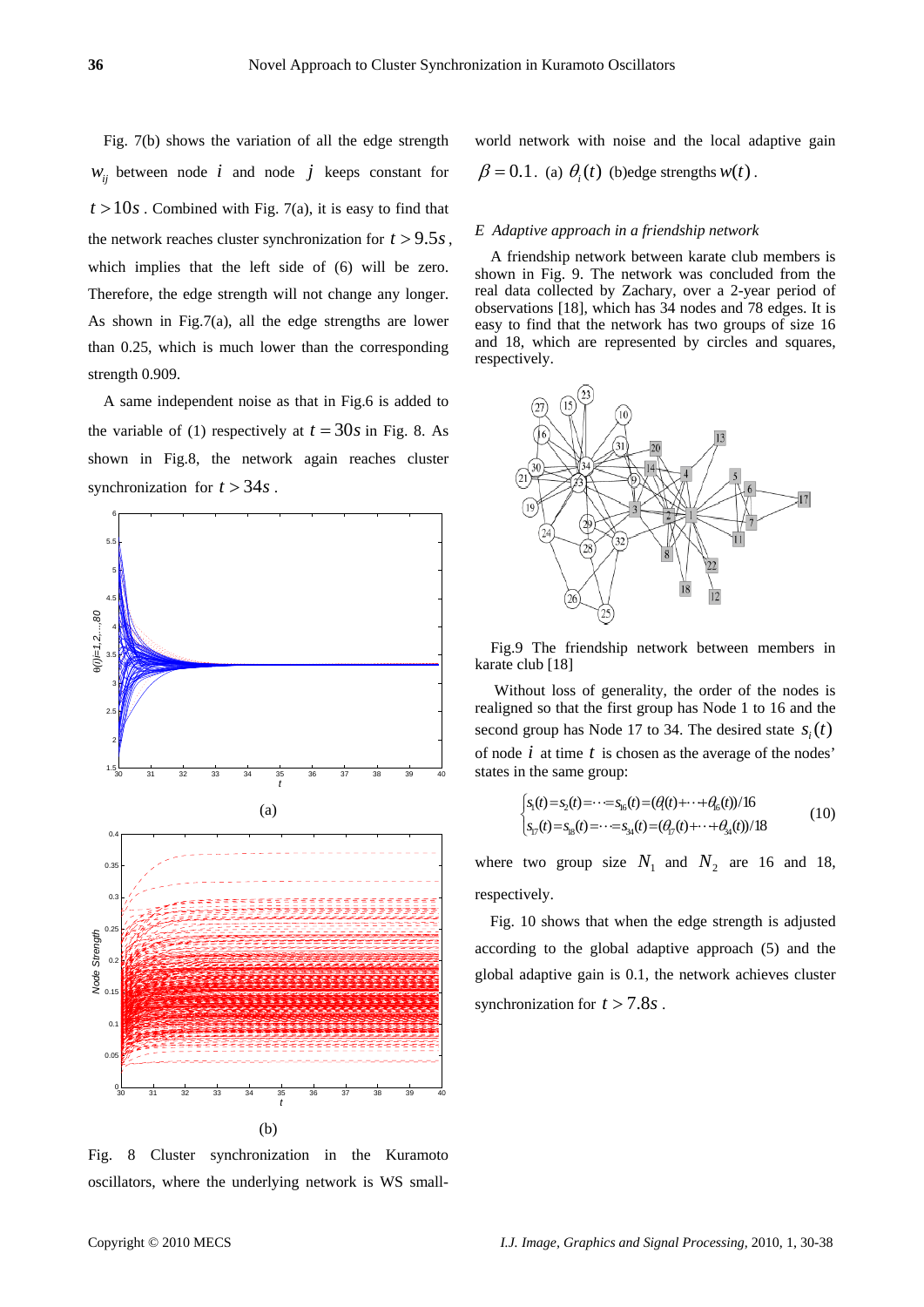

Fig. 10 Cluster synchronization in the Kuramoto oscillators, where the underlying network is the network shown in Fig.9 and the global adaptive gain  $\beta = 0.1$ . (a)  $\theta_i(t)$  (b)edge strengths  $w(t)$ .

 Fig. 11 shows that when the edge strength is adjusted according to the local adaptive approach (6) and the local adaptive gain is 0.1, the network achieves cluster synchronization for  $t > 18s$ .



Fig. 11 Cluster synchronization in the Kuramoto oscillators, where the underlying network is the network shown in Fig.9 and the local adaptive gain  $\beta = 0.1$ . (a)  $\theta_i(t)$  (b)edge strengths  $w(t)$ .

## **4. Conclusions**

A novel approach to make a coupled phase oscillators achieve cluster synchronization was proposed. In this approach, the input controller added to each node is based on itself and its neighbors' destination. In addition, the edge strength between connected nodes was adjusted by global adaptive approach and local adaptive approach, respectively. The global adaptive approach used each node's state and its destination; while the local approach uses only local information of related nodes. By two classical network topologies and a real friendship network, the effectiveness was confirmed by numerical simulation. This strategy can be extended to other complex dynamical networks with nonlinear dynamics and will be helpful to comprehend the underlying mechanism of complex dynamical network.